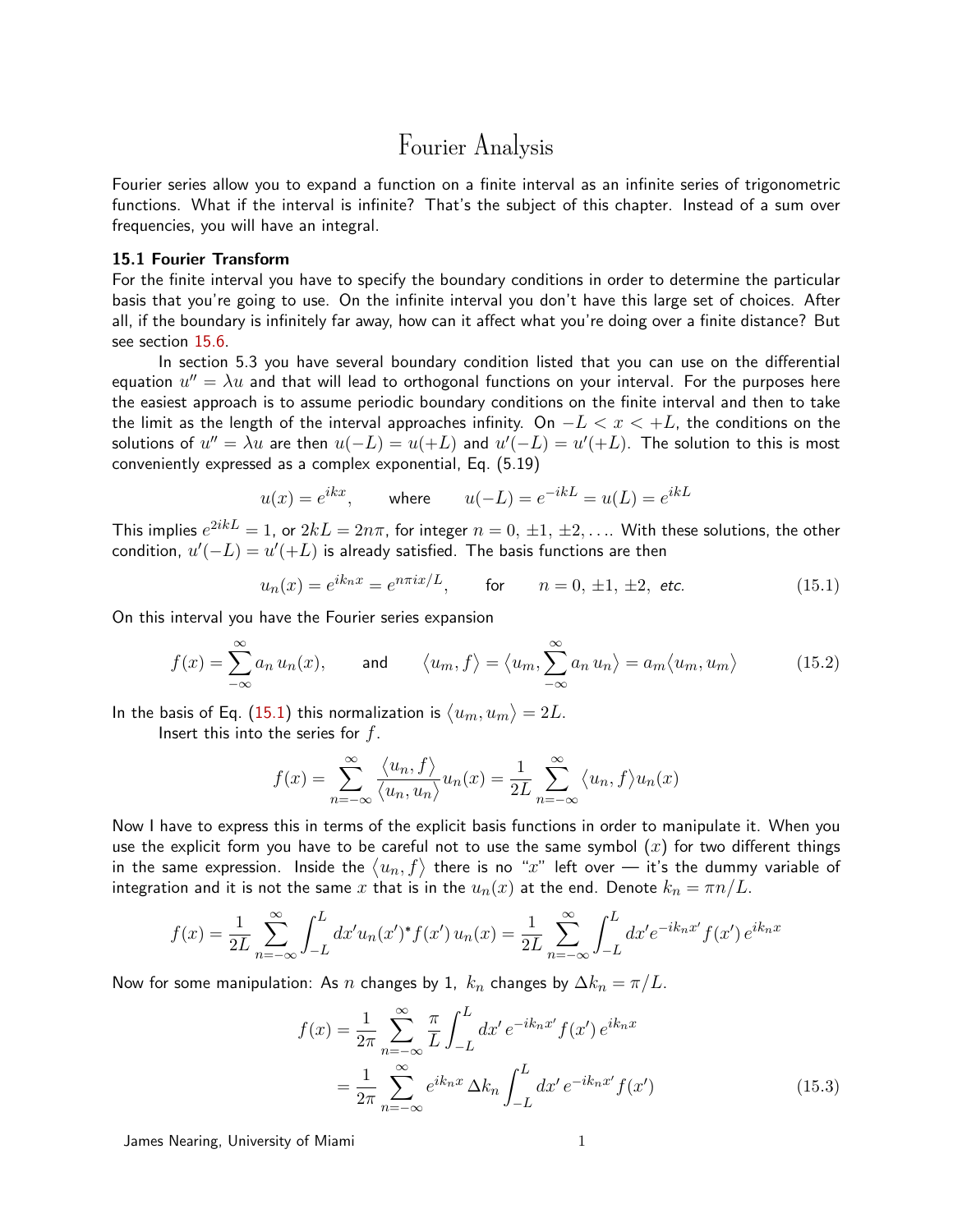For a given value of  $k$ , define the integral

$$
g_L(k) = \int_{-L}^{L} dx' e^{-ikx'} f(x')
$$

If the function  $f$  vanishes sufficiently fast as  $x'\to\infty$ , this integral will have a limit as  $L\to\infty.$  Call that limit  $q(k)$ . Look back at Eq. [\(15.3](#page-0-1)) and you see that for large L the last factor will be approximately  $g(k_n)$ , where the approximation becomes exact as  $L \to \infty$ . Rewrite that expression as

<span id="page-1-2"></span><span id="page-1-0"></span>
$$
f(x) \approx \frac{1}{2\pi} \sum_{n=-\infty}^{\infty} e^{ik_n x} \Delta k_n g(k_n)
$$
 (15.4)

<span id="page-1-1"></span> $\mathbf{L}$ 

As  $L \to \infty$ , you have  $\Delta k_n \to 0$ , and that turns Eq. [\(15.4](#page-1-0)) into an integral.

$$
f(x) = \int_{-\infty}^{\infty} \frac{dk}{2\pi} e^{ikx} g(k), \quad \text{where} \quad g(k) = \int_{-\infty}^{\infty} dx \, e^{-ikx} f(x) \tag{15.5}
$$

The function g is called\* the Fourier transform of f, and f is the inverse Fourier transform of g.

## Examples

For an example, take the step function

$$
f(x) = \begin{cases} 1 & (-a < x < a) \\ 0 & (\text{elsewhere}) \end{cases} \qquad \text{then}
$$

$$
g(k) = \int_{-a}^{a} dx \, e^{-ikx} \, 1
$$

$$
= \frac{1}{-ik} \left[ e^{-ika} - e^{+ika} \right] = \frac{2 \sin ka}{k}
$$
(15.6)

The first observation is of course that the dimensions check: If  $dx$  is a length then so is  $1/k$ . After that, there is only one parameter that you can vary, and that's  $a$ . As  $a$  increases, obviously the width of the function f increases, but now look at g. The first place where  $g(k) = 0$  is at  $ka = \pi$ . This value,  $\pi/a$  decreases as a increases. As f gets broader, q gets narrower (and taller). This is a general property of these Fourier transform pairs.

Can you invert this Fourier transform, evaluating the integral of q to get back to  $f$ ? Yes, using the method of contour integration this is very easy. Without contour integration it would be extremely difficult, and that is typically the case with these transforms; complex variable methods are essential to get anywhere with them. The same statement holds with many other transforms (Laplace, Radon, Mellin, Hilbert, etc. )

The inverse transform is

$$
\int_{-\infty}^{\infty} \frac{dk}{2\pi} e^{ikx} \frac{2\sin ka}{k} = \int_{C_1} \frac{dk}{2\pi} e^{ikx} \frac{e^{ika} - e^{-ika}}{ik}
$$
\n
$$
= -i \int_{C_2} \frac{dk}{2\pi} \frac{1}{k} \left[ e^{ik(x+a)} - e^{ik(x-a)} \right]
$$
\n
$$
\xrightarrow{\qquad \qquad C_2}
$$

 $^*$  Another common notation is to define  $g$  with an integral  $dx/\sqrt{2\pi}$ . That will require a cor $r$  Another common notation is to define g with an integral  $ax/\sqrt{2\pi}$ . That will require a corresponding  $dk/\sqrt{2\pi}$  in the inverse relation. It's more symmetric that way, but I prefer the other convention.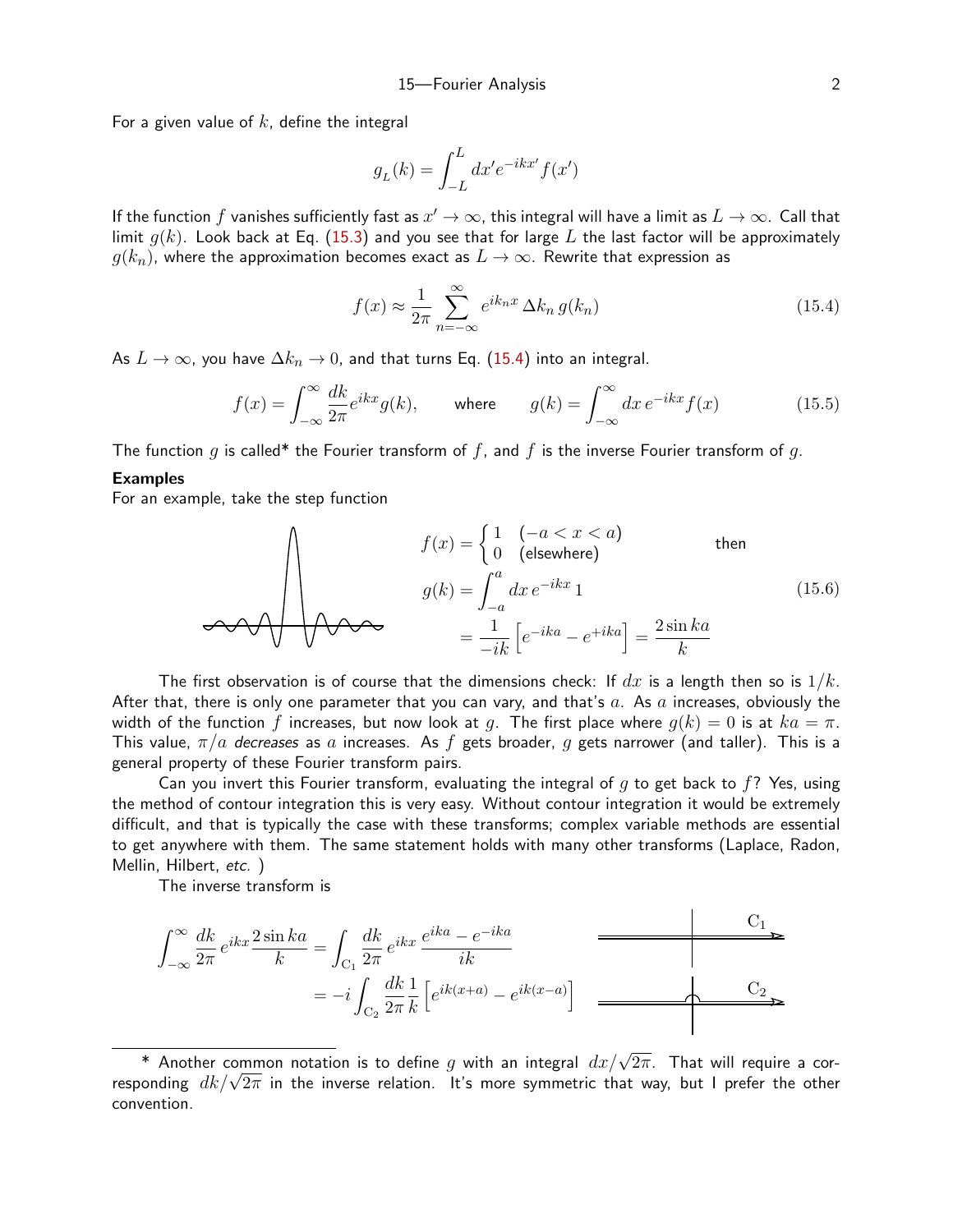1. If  $x > +a$  then both  $x+a$  and  $x-a$  are positive, which implies that both exponentials vanish rapidly as  $k \to +i\infty$ . Push the contour  $C_2$  toward this direction and the integrand vanishes exponentially, making the integral zero.

2. If  $-a < x < +a$ , then only  $x + a$  is positive. The integral of the first term is then zero by exactly the preceding reasoning, but the other term has an exponential that vanishes as  $k \to -i\infty$  instead, implying that you must push the contour down toward  $-i\infty$ .



The extra  $(-1)$  factor comes because the contour is clockwise.

3. In the third domain,  $x < -a$ , both exponentials have the form  $e^{-ik}$ , requiring you to push the contour toward  $-i\infty$ . The integrand now has both exponentials, so it is analytic at zero and there is zero residue. The integral vanishes and the whole analysis takes you back to the original function, Eq. [\(15.6](#page-1-1)).

Another example of a Fourier transform, one that shows up often in quantum mechanics

$$
f(x) = e^{-x^2/\sigma^2}
$$
, so  $g(k) = \int_{-\infty}^{\infty} dx \, e^{-ikx} e^{-x^2/\sigma^2} = \int_{-\infty}^{\infty} dx \, e^{-ikx - x^2/\sigma^2}$ 

The trick to doing this integral is to complete the square inside the exponent.

$$
-ikx - x^2/\sigma^2 = \frac{-1}{\sigma^2} \left[ x^2 + \sigma^2 ikx - \sigma^4 k^2/4 + \sigma^4 k^2/4 \right] = \frac{-1}{\sigma^2} \left[ (x + ik\sigma^2/2)^2 + \sigma^4 k^2/4 \right]
$$

The integral of  $f$  is now

$$
g(k) = e^{-\sigma^2 k^2/4} \int_{-\infty}^{\infty} dx' e^{-x'^2/\sigma^2}
$$
 where  $x' = x + ik\sigma/2$ 

The change of variables makes this a standard integral, Eq. (1.10), and the other factor, with the exponential of  $k^2$ , comes outside the integral. The result is

<span id="page-2-0"></span>
$$
g(k) = \sigma \sqrt{\pi} e^{-\sigma^2 k^2/4}
$$
\n(15.7)

This has the curious result that the Fourier transform of a Gaussian is\* a Gaussian.

## 15.2 Convolution Theorem

What is the Fourier transform of the product of two functions? It is a convolution of the individual transforms. What that means will come out of the computation. Take two functions  $f_1$  and  $f_2$  with Fourier transforms  $g_1$  and  $g_2$ .

$$
\int_{-\infty}^{\infty} dx f_1(x) f_2(x) e^{-ikx} = \int dx \int \frac{dk'}{2\pi} g_1(k') e^{ik'x} f_2(x) e^{-ikx}
$$

\* Another function has this property: the hyperbolic secant. Look up the quantum mechanical harmonic oscillator solution for an infinite number of others.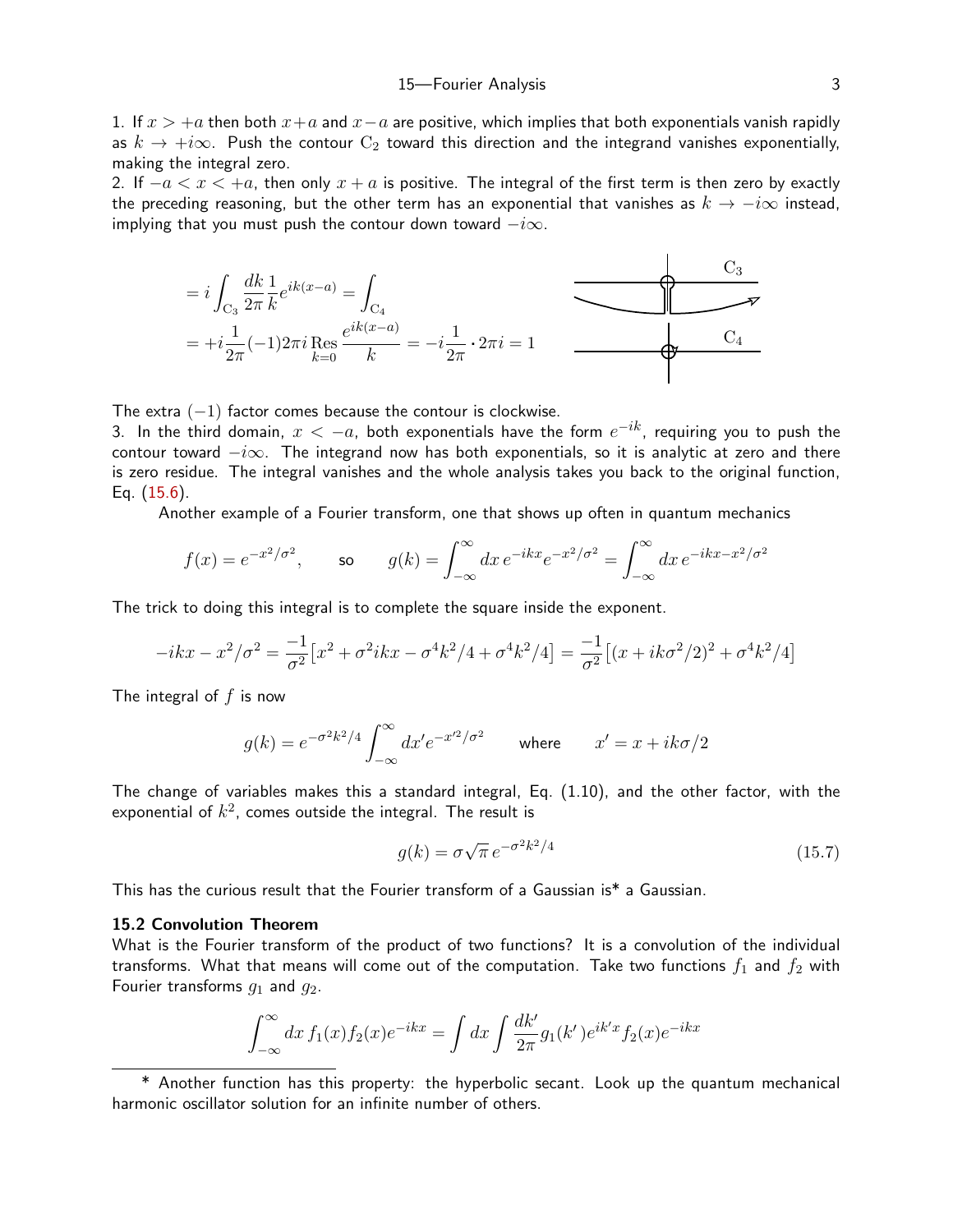<span id="page-3-0"></span>
$$
= \int \frac{dk'}{2\pi} g_1(k') \int dx \, e^{ik'x} f_2(x) e^{-ikx}
$$

$$
= \int \frac{dk'}{2\pi} g_1(k') \int dx \, f_2(x) e^{-i(k-k')x}
$$

$$
= \int_{-\infty}^{\infty} \frac{dk'}{2\pi} g_1(k') g_2(k-k')
$$
(15.8)

The last expression (except for the  $2\pi$ ) is called the convolution of  $g_1$  and  $g_2$ .

$$
\int_{-\infty}^{\infty} dx f_1(x) f_2(x) e^{-ikx} = \frac{1}{2\pi} (g_1 * g_2)(k)
$$
\n(15.9)

The last line shows a common notation for the convolution of  $g_1$  and  $g_2$ .

What is the integral of  $|f|^2$  over the whole line?

<span id="page-3-1"></span>
$$
\int_{-\infty}^{\infty} dx f^*(x) f(x) = \int dx f^*(x) \int \frac{dk}{2\pi} g(k) e^{ikx}
$$

$$
= \int \frac{dk}{2\pi} g(k) \int dx f^*(x) e^{ikx}
$$

$$
= \int \frac{dk}{2\pi} g(k) \left[ \int dx f(x) e^{-ikx} \right]^*
$$

$$
= \int_{-\infty}^{\infty} \frac{dk}{2\pi} g(k) g^*(k)
$$
(15.10)

This is Parseval's identity for Fourier transforms. There is an extension to it in problem [15.1](#page-10-0)0.

#### 15.3 Time-Series Analysis

Fourier analysis isn't restricted to functions of x, sort of implying position. They're probably more often used in analyzing functions of time. If you're presented with a complicated function of time, how do you analyze it? What information is present in it? If that function of time is a sound wave you may choose to analyze it with your ears, and if it is music, the frequency content is just what you will be listening for. That's Fourier analysis. The Fourier transform of the signal tells you its frequency content, and sometimes subtle periodicities will show up in the transformed function even though they aren't apparent in the original signal.

A function of time is  $f(t)$  and its Fourier transform is

$$
g(\omega) = \int_{-\infty}^{\infty} dt f(t) e^{i\omega t} \quad \text{with} \quad f(t) = \int_{-\infty}^{\infty} \frac{d\omega}{2\pi} g(\omega) e^{-i\omega t}
$$

The sign convention in these equations appear backwards from the one in Eq. ([15.5](#page-1-2)), and it is. One convention is as good as the other, but in the physics literature you'll find this pairing more common because of the importance of waves. A function  $e^{i(kx-\omega t)}$  represents a wave with (phase) velocity  $\omega/k,$ and so moving to the right. You form a general wave by taking linear combinations of these waves, usually an integral.

# Example

When you hear a musical note you will perceive it as having a particular frequency. It doesn't, and if the note has a very short duration it becomes hard to tell its\* pitch. Only if its duration is long

<sup>\*</sup> Think of a hemisemidemiquaver played at tempo prestissimo.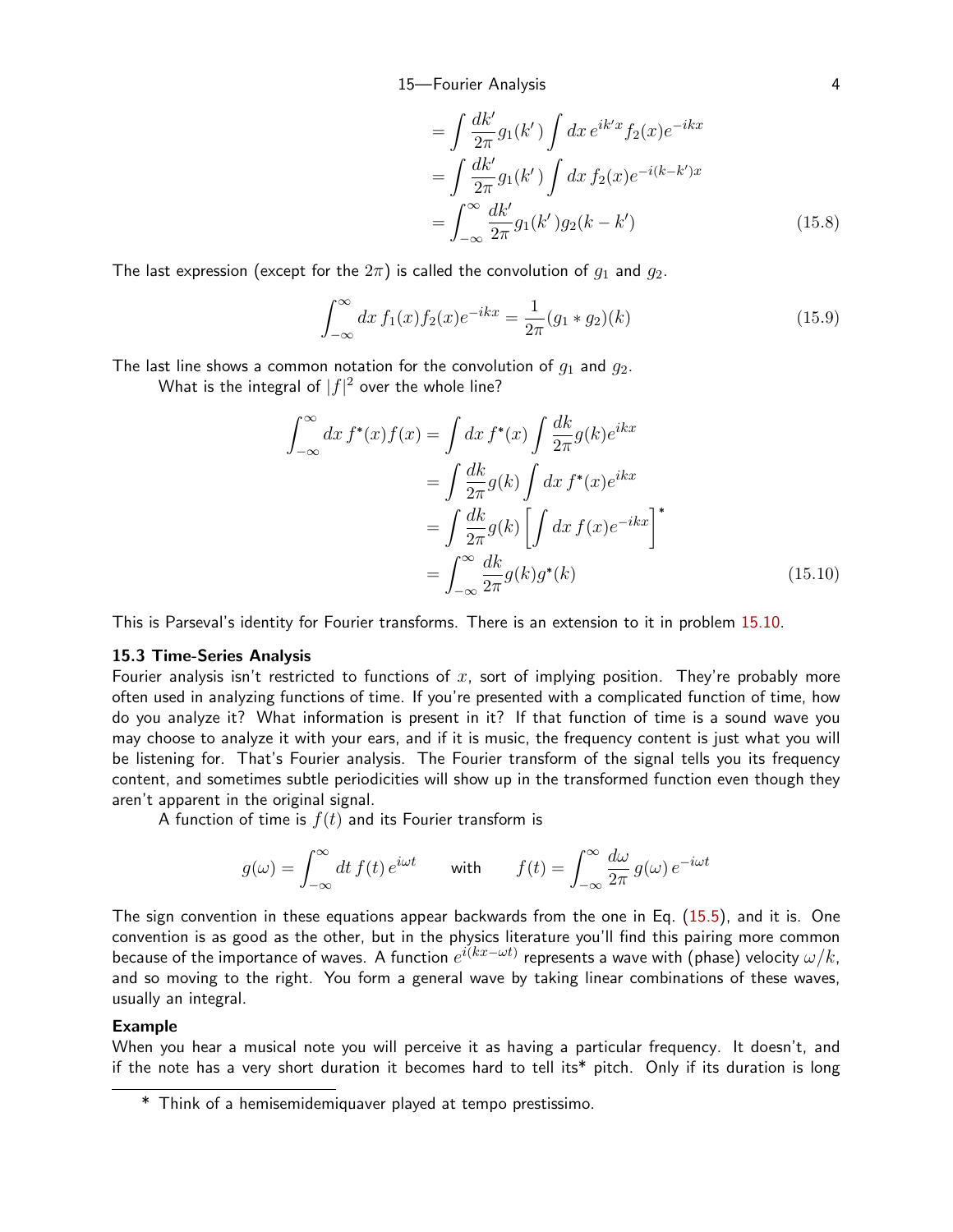enough do you have a real chance to discern what note you're hearing. This is a reflection of the facts of Fourier transforms.

If you hear what you think of as a single note, it will not last forever. It starts and it ends. Say it lasts from  $t = -T$  to  $t = +T$ , and in that interval it maintains the frequency  $\omega_0$ .

$$
f(t) = Ae^{-i\omega_0 t} \qquad (-T < t < T) \tag{15.11}
$$

The frequency analysis comes from the Fourier transform.

$$
g(\omega) = \int_{-T}^{T} dt \, e^{i\omega t} \, A e^{-i\omega_0 t} = A \frac{e^{i(\omega - \omega_0)T} - e^{-i(\omega - \omega_0)T}}{i(\omega - \omega_0)} = 2A \frac{\sin(\omega - \omega_0)T}{(\omega - \omega_0)}
$$

This is like the function of Eq. [\(15.6](#page-1-1)) except that its center is shifted. It has a peak at  $\omega = \omega_0$  instead of at the origin as in that case. The width of the function q is determined by the time interval T. As T is large, g is narrow and high, with a sharp localization near  $\omega_0$ . In the reverse case of a short pulse, the range of frequencies that constitute the note is spread over a wide range of frequencies, and you will find it difficult to tell by listening to it just what the main pitch is supposed to be. This figure shows the frequency spectrum for two notes having the same nominal pitch, but one of them lasts three times as long as the other before being cut off. It therefore has a narrower spread of frequencies.



#### Example

Though you can do these integrals numerically, and when you are dealing with real data you will have to, it's nice to have some analytic examples to play with. I've already shown, Eq. ([15.7](#page-2-0)), how the Fourier transform of a Gaussian is simple, so start from there.

If 
$$
g(\omega) = e^{-(\omega - \omega_0)^2/\sigma^2}
$$
 then  $f(t) = \frac{\sigma}{2\sqrt{\pi}}e^{-i\omega_0 t}e^{-\sigma^2 t^2/4}$ 

If there are several frequencies, the result is a sum.

$$
g(\omega) = \sum_{n} A_n e^{-(\omega - \omega_n)^2/\sigma_n^2} \quad \Longleftrightarrow \quad f(t) = \sum_{n} A_n \frac{\sigma_n}{2\sqrt{\pi}} e^{-i\omega_n t} e^{-\sigma_n^2 t^2/4}
$$

In a more common circumstance you will have the time series,  $f(t)$ , and will want to obtain the frequency decomposition,  $q(\omega)$ , though for this example I worked backwards. The function of time is real, but the transformed function g is complex. Because f is real, it follows that g satisfies  $q(-\omega) = q^*(\omega)$ . See problem [15.1](#page-10-1)3.

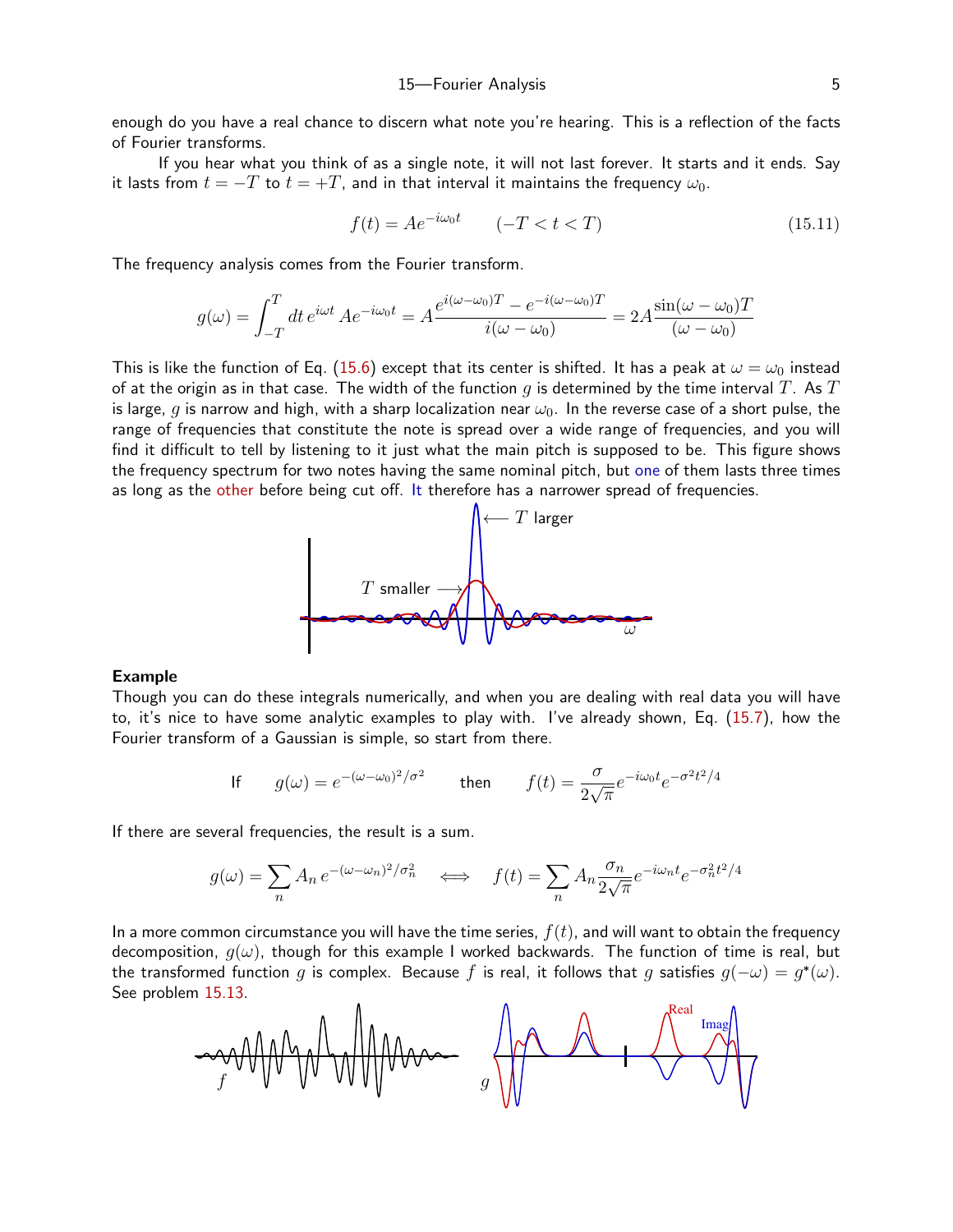This example has four main peaks in the frequency spectrum. The real part of  $q$  is an even function and the imaginary part is odd.



This is another example with four main peaks.

In either case, if you simply look at the function of time on the left it isn't obvious what sort of frequencies are present. That's why there are standard, well-developed computer programs to do the Fourier analysis.

#### 15.4 Derivatives

There are a few simple, but important relations involving differentiation. What is the Fourier transform of the derivative of a function? Do some partial integration.

$$
\mathcal{F}(\dot{f}) = \int dt \, e^{i\omega t} \frac{df}{dt} = e^{i\omega t} f(t) \Big|_{-\infty}^{\infty} - i\omega \int dt \, e^{i\omega t} f(t) = -i\omega \mathcal{F}(f) \tag{15.12}
$$

Here I've introduced the occasionally useful notation that  $\mathcal{F}(f)$  is the Fourier transform of f. The boundary terms in the partial integration will go to zero if you assume that the function  $f$  approaches zero at infinity.

The  $n^{\text{th}}$  time derivative simply give you more factors:  $(-i\omega)^n$  on the transformed function.

## 15.5 Green's Functions

This technique showed up in the chapter on ordinary differential equations, section 4.6, as a method to solve the forced harmonic oscillator. In that instance I said that you can look at a force as a succession of impulses, as if you're looking at the atomic level and visualizing a force as many tiny collisions by atoms. Here I'll get to the same sort of result as an application of transform methods. The basic technique is to Fourier transform everything in sight.

The damped, forced harmonic oscillator differential equation is

<span id="page-5-1"></span><span id="page-5-0"></span>
$$
m\frac{d^2x}{dt^2} + b\frac{dx}{dt} + kx = F_0(t)
$$
\n(15.13)

Multiply by  $e^{i\omega t}$  and integrate over all time. You do the transforms of the derivatives by partial integration as in Eq. [\(15.1](#page-5-0)2).

$$
\int_{-\infty}^{\infty} dt \, e^{i\omega t} \, \left[ \text{Eq. (15.13)} \right] = -m\omega^2 \tilde{x} - ib\omega \tilde{x} + k\tilde{x} = \tilde{F}_0, \quad \text{where} \quad \tilde{x}(\omega) = \int_{-\infty}^{\infty} dt \, e^{i\omega t} x(t)
$$

This is an algebraic equation that is easy to solve for the function  $\tilde{x}(\omega)$ .

<span id="page-5-2"></span>
$$
\tilde{x}(\omega) = \frac{\tilde{F}_0(\omega)}{-m\omega^2 - ib\omega + k}
$$

Now use the inverse transform to recover the function  $x(t)$ .

$$
x(t) = \int_{-\infty}^{\infty} \frac{d\omega}{2\pi} e^{-i\omega t} \tilde{x}(\omega) = \int \frac{d\omega}{2\pi} e^{-i\omega t} \frac{\tilde{F}_0(\omega)}{-m\omega^2 - ib\omega + k}
$$

$$
= \int \frac{d\omega}{2\pi} \frac{e^{-i\omega t}}{-m\omega^2 - ib\omega + k} \int dt' F_0(t') e^{i\omega t'}
$$

$$
= \int dt' F_0(t') \int \frac{d\omega}{2\pi} \frac{e^{-i\omega t}}{-m\omega^2 - ib\omega + k} e^{i\omega t'} \tag{15.14}
$$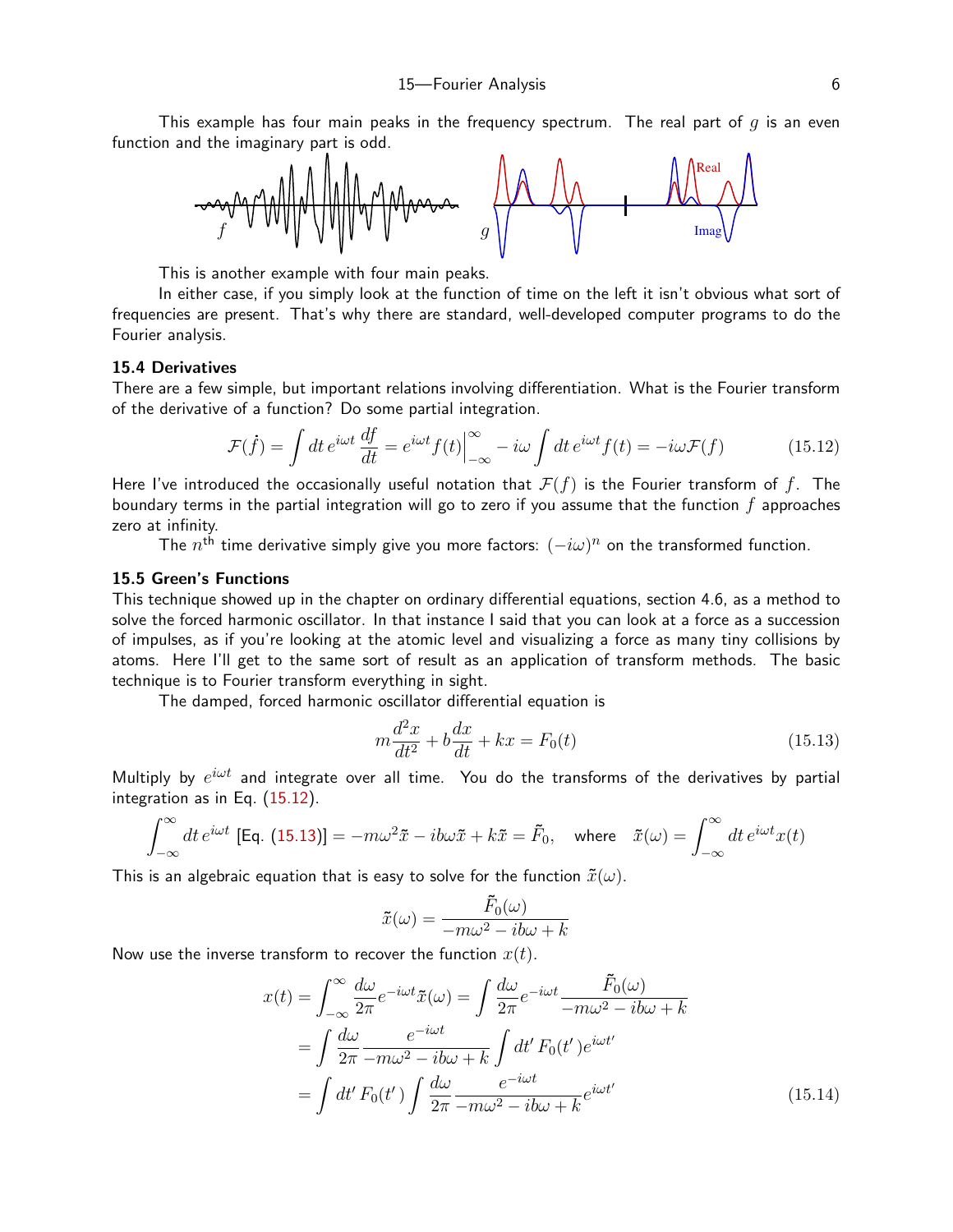In the last line I interchanged the order of integration, and in the preceding line I had to be sure to use another symbol  $t'$  in the second integral, not  $t.$  Now do the  $\omega$  integral.

<span id="page-6-0"></span>
$$
\int_{-\infty}^{\infty} \frac{d\omega}{2\pi} \frac{e^{-i\omega t}}{-m\omega^2 - ib\omega + k} e^{i\omega t'} = \int_{-\infty}^{\infty} \frac{d\omega}{2\pi} \frac{e^{-i\omega(t-t')}}{-m\omega^2 - ib\omega + k}
$$
(15.15)

To do this, use contour integration. The singularities of the integrand are at the roots of the denominator,  $-m\omega^2 - ib\omega + k = 0$ . They are



Both of these poles are in the lower half complex plane. The contour integral  $C_1$  is along the real axis, and now I have to decide where to push the contour in order to use the residue theorem. This will be governed by the exponential,  $e^{-i\omega(t-t')}$ .

First take the case  $t < t'$ , then  $e^{-i\omega(t-t')}$  is of the form  $e^{+i\omega}$ , so in the complex  $\omega$ -plane its behavior in the  $\pm i$  directions is as a decaying exponential toward  $+i$   $(\propto e^{-|\omega|})$ . It is a rising exponential toward  $-i$   $(\propto e^{+|\omega|})$ . This means that pushing the contour  $\rm C_{1}$  up toward  $\rm C_{2}$  and beyond will make this integral go to zero. I've crossed no singularities, so that means that Eq.  $(15.15)$  $(15.15)$  *is* zero for  $t < t'$ .

Next, the case that  $t > t'$ . Now  $e^{-i\omega(t-t')}$  is of the form  $e^{-i\omega}$ , so its behavior is reversed from that of the preceding paragraph. It dies off rapidly toward  $-i\infty$  and rises in the opposite direction. That means that I must push the contour in the opposite direction, down to  $C_3$  and to  $C_4$ . Because of the decaying exponential, the large arc of the contour that is pushed down to  $-i\infty$  gives zero for its integral; the two lines that parallel the  $i$ -axis cancel each other; only the two residues remain.



The denominator in Eq. ([15.1](#page-6-0)5) is  $-m(\omega - \omega_+)(\omega - \omega_-)$ . Use this form to compute the residues. Leave the  $1/2\pi$  aside for the moment and you have

<span id="page-6-1"></span>
$$
\frac{e^{-i\omega(t-t')}}{-m\omega^2 - i b\omega + k} = \frac{e^{-i\omega(t-t')}}{-m(\omega - \omega_+)(\omega - \omega_-)}
$$

The residues of this at  $\omega_{\pm}$  are the coefficients of these first order poles.

$$
\mathsf{at} \ \omega_+ \colon \qquad \frac{e^{-i\omega_+(t-t')}}{-m(\omega_+-\omega_-)} \qquad \qquad \mathsf{and} \ \mathsf{at} \ \omega_- \colon \qquad \frac{e^{-i\omega_-(t-t')}}{-m(\omega_--\omega_+)}
$$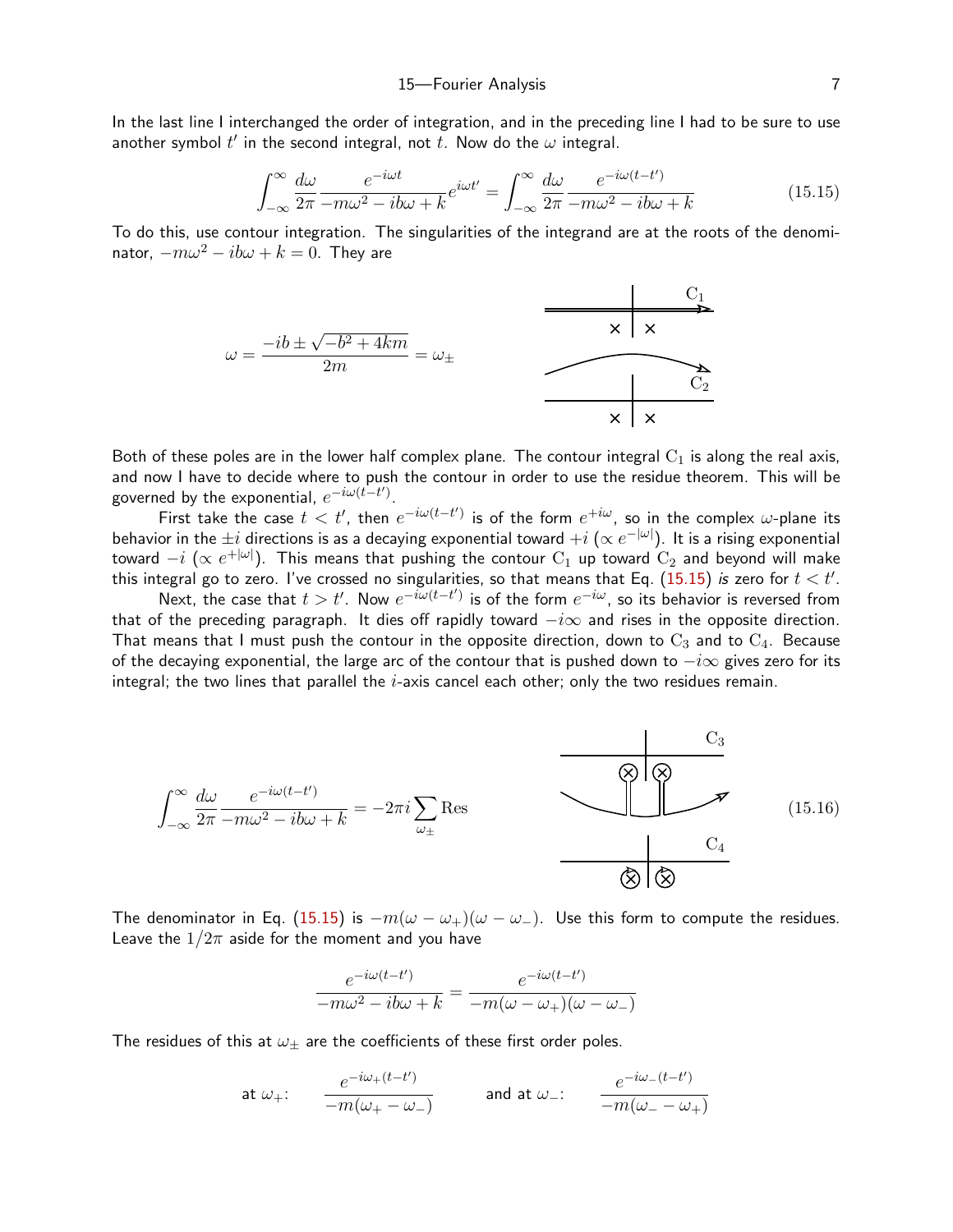The explicit values of  $\omega_+$  are

$$
\omega_{+} = \frac{-ib + \sqrt{-b^2 + 4km}}{2m} \quad \text{and} \quad \omega_{-} = \frac{-ib - \sqrt{-b^2 + 4km}}{2m}
$$
  
Let 
$$
\omega' = \frac{\sqrt{-b^2 + 4km}}{2m} \quad \text{and} \quad \gamma = \frac{b}{2m}
$$

The difference that appears in the preceding equation is then

$$
\omega_{+} - \omega_{-} = (\omega' - i\gamma) - (-\omega' - i\gamma) = 2\omega'
$$

Eq. [\(15.1](#page-6-1)6) is then

$$
\int_{-\infty}^{\infty} \frac{d\omega}{2\pi} \cdot \frac{e^{-i\omega(t-t')}}{-m\omega^2 - ib\omega + k} = -i \left[ \frac{e^{-i(\omega'-i\gamma)(t-t')}}{-2m\omega'} + \frac{e^{-i(-\omega'-i\gamma)(t-t')}}{+2m\omega'} \right]
$$

$$
= \frac{-i}{2m\omega'} e^{-\gamma(t-t')} \left[ -e^{-i\omega'(t-t')} + e^{+i\omega'(t-t')} \right]
$$

$$
= \frac{1}{m\omega'} e^{-\gamma(t-t')} \sin(\omega'(t-t'))
$$

Put this back into Eq. ([15.1](#page-5-2)4) and you have

$$
x(t) = \int_{-\infty}^{t} dt' F_0(t')G(t - t'), \quad \text{where} \quad G(t - t') = \frac{1}{m\omega'} e^{-\gamma(t - t')} \sin(\omega'(t - t')) \quad (15.17)
$$

If you eliminate the damping term, setting  $b = 0$ , this is exactly the same as Eq. (4.34). The integral stops at  $t^\prime = t$  because the Green's function vanishes beyond there. The motion at time  $t$  is determined by the force that was applied in the past, not the future.

#### Example

Apply a constant external force to a damped harmonic oscillator, starting it at time  $t = 0$  and keeping it on. What is the resulting motion?

<span id="page-7-0"></span>
$$
F_0(t) = \begin{cases} 0 & (t < 0) \\ F_1 & (t > 0) \end{cases}
$$

where  $F_1$  is a constant. The equation [\(15.1](#page-7-0)7) says that the solution is  $(t > 0)$ 

$$
x(t) = \int_{-\infty}^{t} dt' F_0(t')G(t - t') = \int_{0}^{t} dt' F_1G(t - t')
$$
  
\n
$$
= F_1 \int_{0}^{t} dt' \frac{1}{m\omega'} e^{-\gamma(t - t')} \sin (\omega'(t - t'))
$$
  
\n
$$
= \frac{F_1}{2im\omega'} \int_{0}^{t} dt' e^{-\gamma(t - t')} [e^{i\omega'(t - t')} - e^{-i\omega'(t - t')}]
$$
  
\n
$$
= \frac{F_1}{2im\omega'} \left[ \frac{1}{\gamma - i\omega'} e^{(-\gamma + i\omega')(t - t')} - \frac{1}{\gamma + i\omega'} e^{(-\gamma - i\omega')(t - t')} \right]_{t'=0}^{t'=t}
$$
  
\n
$$
= \frac{F_1}{2im\omega'} \left[ \frac{2i\omega'}{\gamma^2 + \omega'^2} - \frac{e^{-\gamma t}}{\gamma^2 + \omega'^2} [2i\gamma \sin \omega' t + 2i\omega' \cos \omega' t] \right]
$$
  
\n
$$
= \frac{F_1}{m(\gamma^2 + \omega'^2)} [1 - e^{-\gamma t} [\cos \omega' t + \frac{\gamma}{\omega'} \sin \omega' t]]
$$

Check the answer. If  $t = 0$  it is correct;  $x(0) = 0$  as it should.

If  $t\to\infty$ ,  $x(t)$  goes to  $F_1/\big(m(\gamma^2+\omega'^2)\big);$  is *this* correct? Check it out! And maybe simplify the result in the process. Is the small time behavior correct?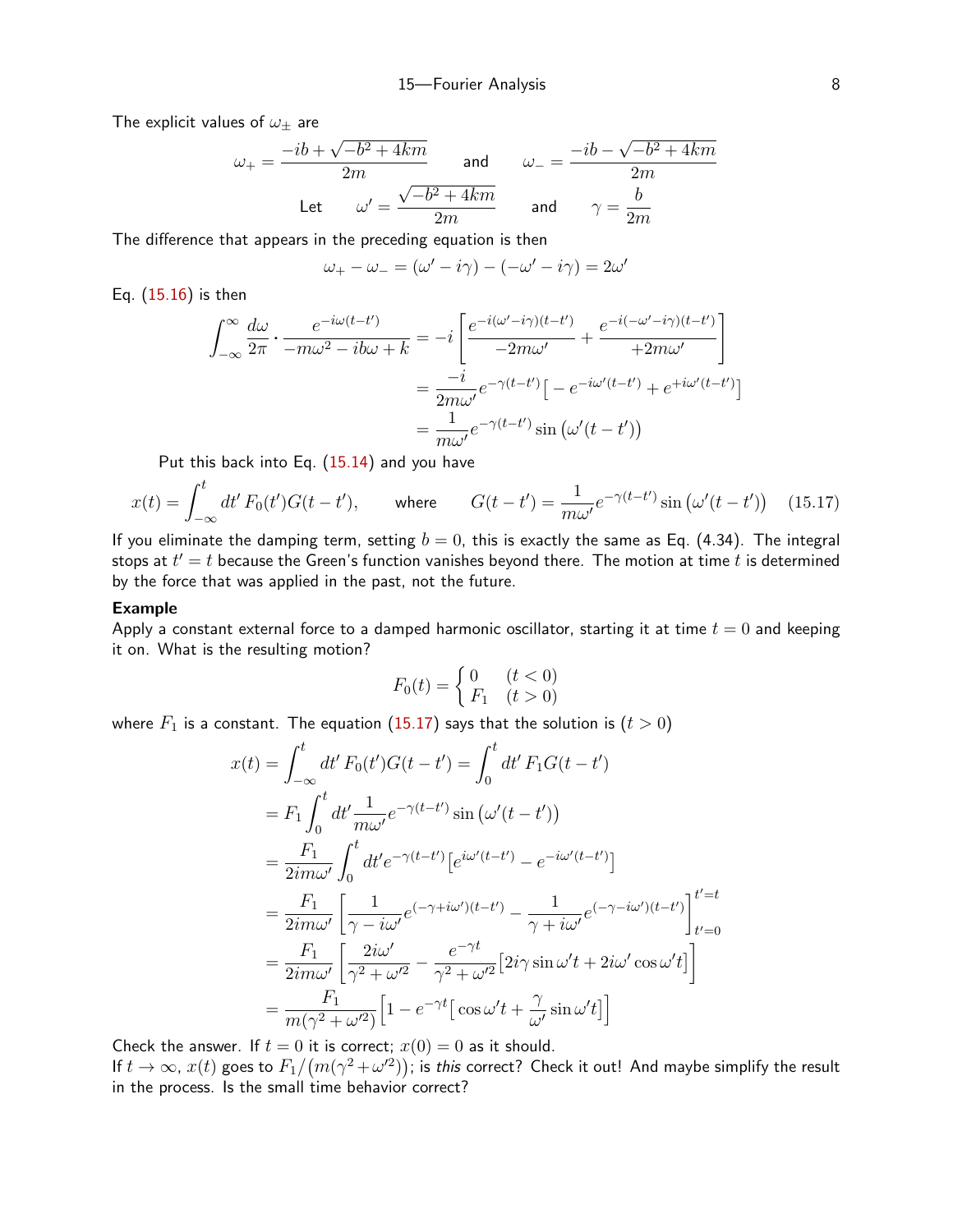#### 15—Fourier Analysis 9

#### 15.6 Sine and Cosine Transforms

<span id="page-8-0"></span>Return to the first section of this chapter and look again at the derivation of the Fourier transform. It started with the Fourier series on the interval  $-L < x < L$  and used periodic boundary conditions to define which series to use. Then the limit as  $L \to \infty$  led to the transform.

What if you know the function only for positive values of its argument? If you want to write  $f(x)$  as a series when you know it only for  $0 < x < L$ , it doesn't make much sense to start the way I did in section [15.1](#page-0-2). Instead, pick the boundary condition at  $x = 0$  carefully because this time the boundary won't go away in the limit that  $L \to \infty$ . The two common choices to define the basis are

$$
u(0) = 0 = u(L)
$$
, and  $u'(0) = 0 = u'(L)$  (15.18)

Start with the first, then  $u_n(x) = \sin(n\pi x/L)$  for positive n. The equation ([15.2](#page-0-3)) is unchanged, save for the limits.

$$
f(x) = \sum_{1}^{\infty} a_n u_n(x)
$$
, and  $\langle u_m, f \rangle = \langle u_m, \sum_{n=1}^{\infty} a_n u_n \rangle = a_m \langle u_m, u_m \rangle$ 

In this basis,  $\langle u_m, u_m \rangle = L/2$ , so

$$
f(x) = \sum_{n=1}^{\infty} \frac{\langle u_n, f \rangle}{\langle u_n, u_n \rangle} u_n(x) = \frac{2}{L} \sum_{n=1}^{\infty} \langle u_n, f \rangle u_n(x)
$$

Now explicitly use the sine functions to finish the manipulation, and as in the work leading up to Eq. [\(15.3](#page-0-1)), denote  $k_n = \pi n/L$ , and the difference  $\Delta k_n = \pi/L$ .

$$
f(x) = \frac{2}{L} \sum_{1}^{\infty} \int_0^L dx' f(x') \sin \frac{n\pi x'}{L} \sin \frac{n\pi x}{L}
$$

$$
= \frac{2}{\pi} \sum_{1}^{\infty} \sin \frac{n\pi x}{L} \Delta k_n \int_0^L dx' f(x') \sin n\pi x'/L
$$
(15.19)

For a given value of  $k$ , define the integral

<span id="page-8-1"></span>
$$
g_L(k) = \int_0^L dx' \sin(kx') f(x')
$$

If the function  $f$  vanishes sufficiently fast as  $x'\to\infty$ , this integral will have a limit as  $L\to\infty.$  Call that limit  $q(k)$ . Look back at Eq. [\(15.1](#page-8-1)9) and you see that for large L the last factor will be approximately  $g(k_n)$ , where the approximation becomes exact as  $L \to \infty$ . Rewrite that expression as

<span id="page-8-3"></span><span id="page-8-2"></span>
$$
f(x) \approx \frac{2}{\pi} \sum_{1}^{\infty} \sin(k_n x) \Delta k_n g(k_n)
$$
 (15.20)

As  $L \to \infty$ , you have  $\Delta k_n \to 0$ , and that turns Eq. [\(15.2](#page-8-2)0) into an integral.

$$
f(x) = \frac{2}{\pi} \int_0^\infty dk \sin kx \, g(k), \qquad \text{where} \qquad g(k) = \int_0^\infty dx \, \sin kx \, f(x) \tag{15.21}
$$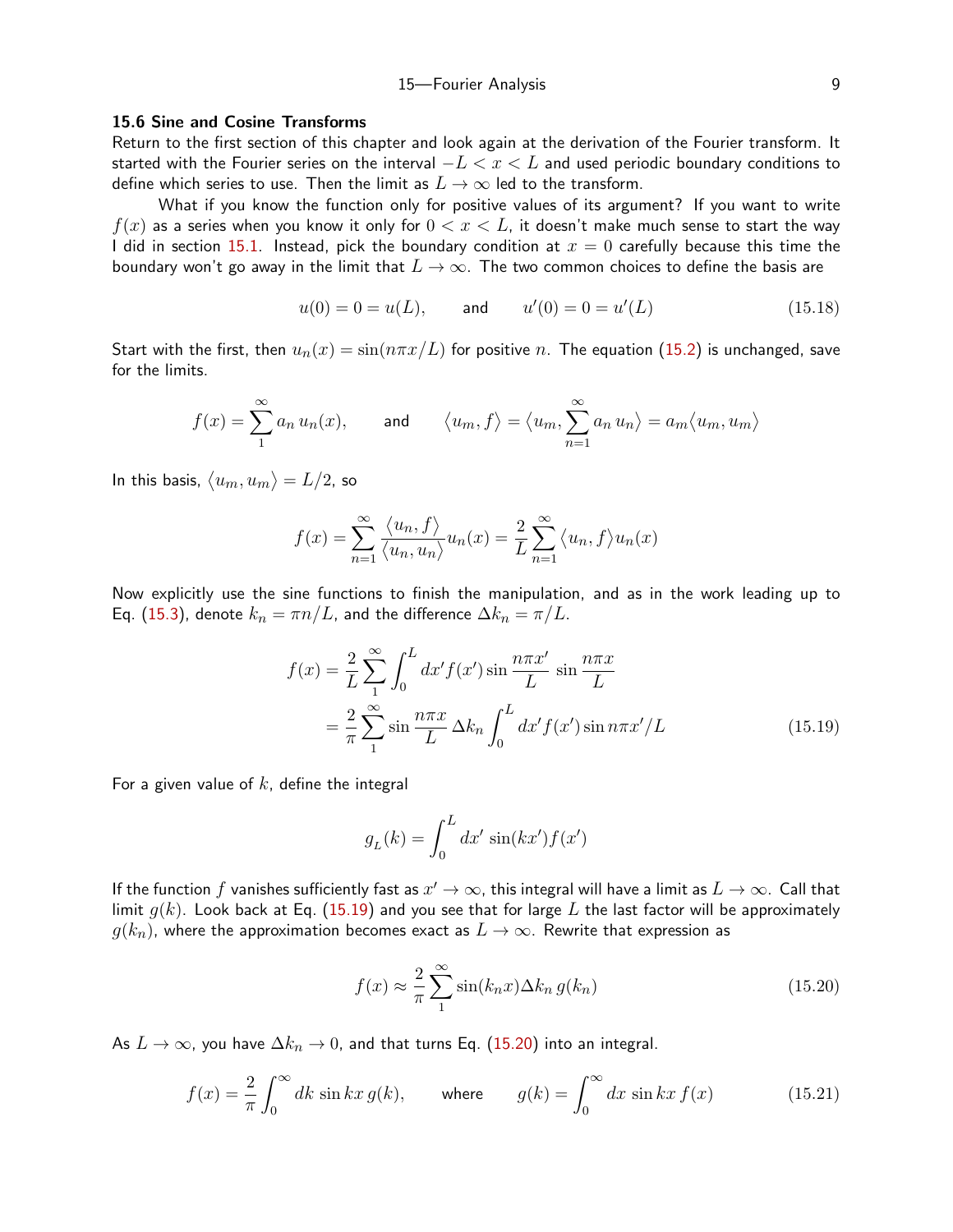This is the Fourier Sine transform. For a parallel calculation leading to the Cosine transform, see problem [15.2](#page-11-0)2, where you will find that the equations are the same except for changing sine to cosine.

$$
f(x) = \frac{2}{\pi} \int_0^\infty dk \cos kx \, g(k), \qquad \text{where} \qquad g(k) = \int_0^\infty dx \, \cos kx \, f(x) \tag{15.22}
$$

What is the sine transform of a derivative? Integrate by parts, remembering that  $f$  has to approach zero at infinity for any of this to make sense.

$$
\int_0^\infty dx \sin kx f'(x) = \sin kx f(x) \Big|_0^\infty - k \int_0^\infty dx \cos kx f(x) = -k \int_0^\infty dx \cos kx f(x)
$$

For the second derivative, repeat the process.

$$
\int_0^\infty dx \, \sin kx \, f''(x) = k f(0) - k^2 \int_0^\infty dx \, \sin kx \, f(x) \tag{15.23}
$$

#### 15.7 Wiener-Khinchine Theorem

If a function of time represents the pressure amplitude of a sound wave or the electric field of an electromagnetic wave the power received is proportional to the amplitude squared. By Parseval's identity, the absolute square of the Fourier transform has an integral proportional to the integral of this power. This leads to the interpretation of the transform squared as some sort of power density in frequency.  $|g(\omega)|^2 d\omega$  is then a power received in this frequency interval. When this energy interpretation isn't appropriate,  $|g(\omega)|^2$  is called the "spectral density." A useful result appears by looking at the Fourier transform of this function.

$$
\int \frac{d\omega}{2\pi} |g(\omega)|^2 e^{-i\omega t} = \int \frac{d\omega}{2\pi} g^*(\omega) e^{-i\omega t} \int dt' f(t') e^{i\omega t'}
$$

$$
= \int dt' f(t') \int \frac{d\omega}{2\pi} g^*(\omega) e^{i\omega t'} e^{-i\omega t}
$$

$$
= \int dt' f(t') \left[ \int \frac{d\omega}{2\pi} g(\omega) e^{-i\omega(t'-t)} \right]^*
$$

$$
= \int dt' f(t') f(t'-t)^*
$$
(15.24)

When you're dealing with a real  $f$ , this last integral is called the autocorrelation function. It tells you in some average way how closely related a signal is to the same signal at some other time. If the signal that you are examining is just noise then what happens now will be unrelated to what happened a few milliseconds ago and this autocorrelation function will be close to zero. If there is structure in the signal then this function gives a lot of information about it.

The left side of this whole equation involves two Fourier transforms (  $f\rightarrow g$ , then  $|g|^2$  to it's transform). The right side of this theorem seems to be easier and more direct to compute than the left, so why is this relation useful? It is because of the existence of the FFT, the "Fast Fourier Transform," an algorithm that makes the process of Fourier transforming a set of data far more efficient than doing it by straight-forward numerical integration methods — faster by factors that reach into the thousands for large data sets.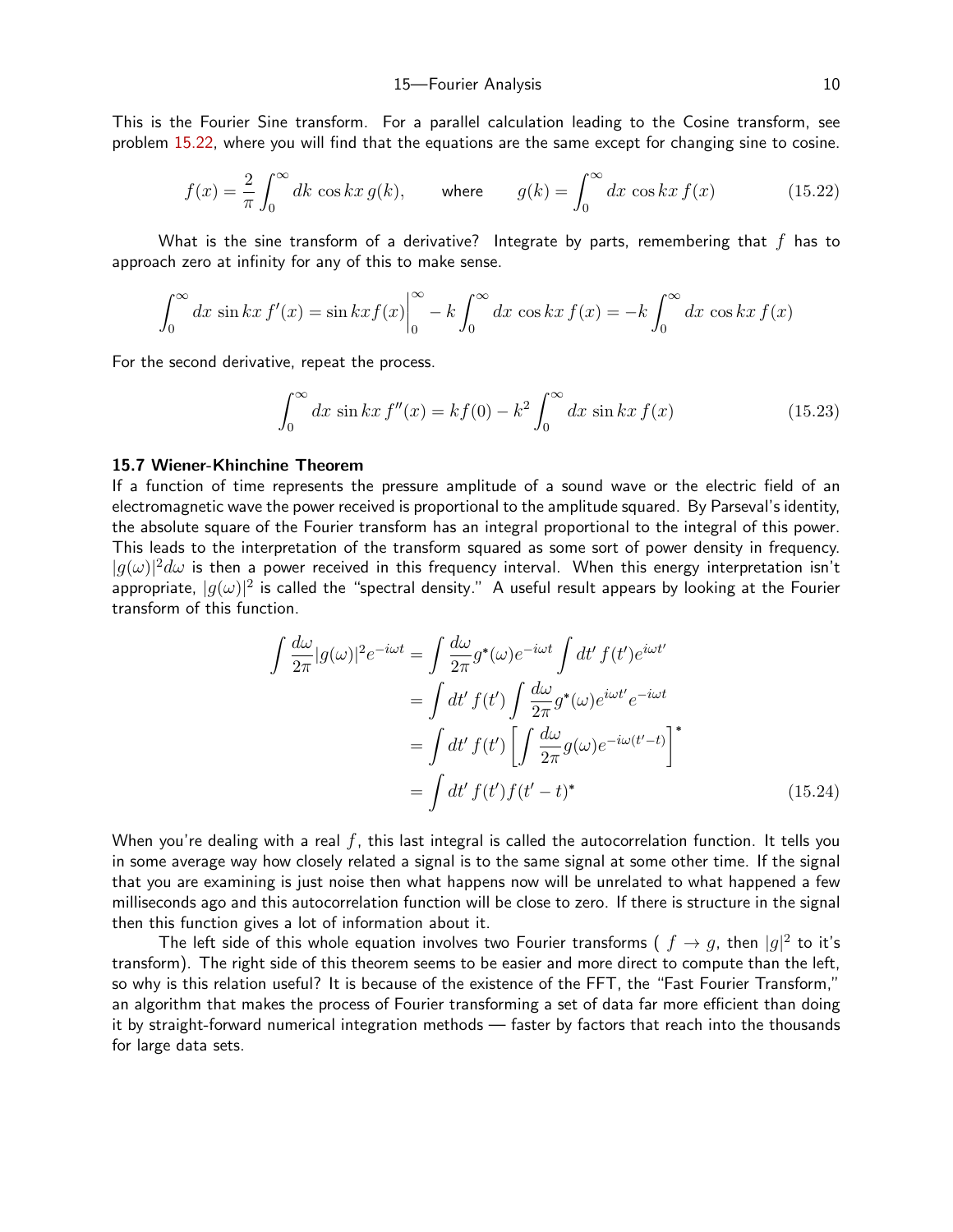#### Problems

**15.1** Invert the Fourier transform,  $g$ , in Eq. [\(15.7](#page-2-0)).

15.2 What is the Fourier transform of  $e^{ik_0x-x^2/\sigma^2}$ ? Ans: A translation of the  $k_0=0$  case

15.3 What is the Fourier transform of  $x e^{-x^2/\sigma^2}$ ?

15.4 What is the square of the Fourier transform operator? That is, what is the Fourier transform of the Fourier transform?

15.5 A function is defined to be

$$
f(x) = \begin{cases} 1 & (-a < x < a) \\ 0 & \text{(elsewhere)} \end{cases}
$$

What is the convolution of f with itself?  $(f * f)(x)$  And graph it of course. Start by graphing both  $f(x')$  and the other factor that goes into the convolution integral. Ans:  $(2a - |x|)$  for  $(-2a < x < +2a)$ , and zero elsewhere.

15.6 Two functions are

$$
f_1(x) = \begin{cases} 1 & (a < x < b) \\ 0 & \text{(elsewhere)} \end{cases} \qquad \text{and} \qquad f_2(x) = \begin{cases} 1 & (A < x < B) \\ 0 & \text{(elsewhere)} \end{cases}
$$

What is the convolution of  $f_1$  with  $f_2$ ? And graph it.

15.7 Derive these properties of the convolution: (a)  $f * g = g * f$  (b)  $f * (g * h) = (f * g) * h$  (c)  $\delta(f * g) = f * \delta g + g * \delta f$  where  $\delta f(t) = tf(t)$ ,  $\delta q(t) = t q(t)$ , etc.  $^{2}(f*g)$  and  $\delta^{3}(f*g)$ ?

15.8 Show that you can rewrite Eq. ([15.9](#page-3-0)) as

$$
\mathcal{F}(f * g) = \mathcal{F}(f) \cdot \mathcal{F}(g)
$$

where the shorthand notation  $\mathcal{F}(f)$  is the Fourier transform of f.

<span id="page-10-0"></span>15.9 Derive Eq. [\(15.1](#page-3-1)0) from Eq. [\(15.9](#page-3-0)).

15.10 What is the analog of Eq. ([15.1](#page-3-1)0) for two different functions? That is, relate the scalar product of two functions,

$$
\langle f_1, f_2 \rangle = \int_{-\infty}^{\infty} f_1^*(x) f_2(x)
$$

to their Fourier transforms. Ans:  $\int g_1^\ast(k)g_2(k)\, dk/2\pi$ 

[15.1](#page-6-0)1 In the derivation of the harmonic oscillator Green's function, and starting with Eq. (15.15), I assumed that the oscillator is underdamped: that  $b^2 < 4km$ . Now assume the reverse, the overdamped case, and repeat the calculation.

<span id="page-10-1"></span> $\bf 15.12$  Repeat the preceding problem, but now do the critically damped case, for which  $b^2=4km.$ Compare your result to the result that you get by taking the limit of critical damping in the preceding problem and in Eq. [\(15.1](#page-7-0)7).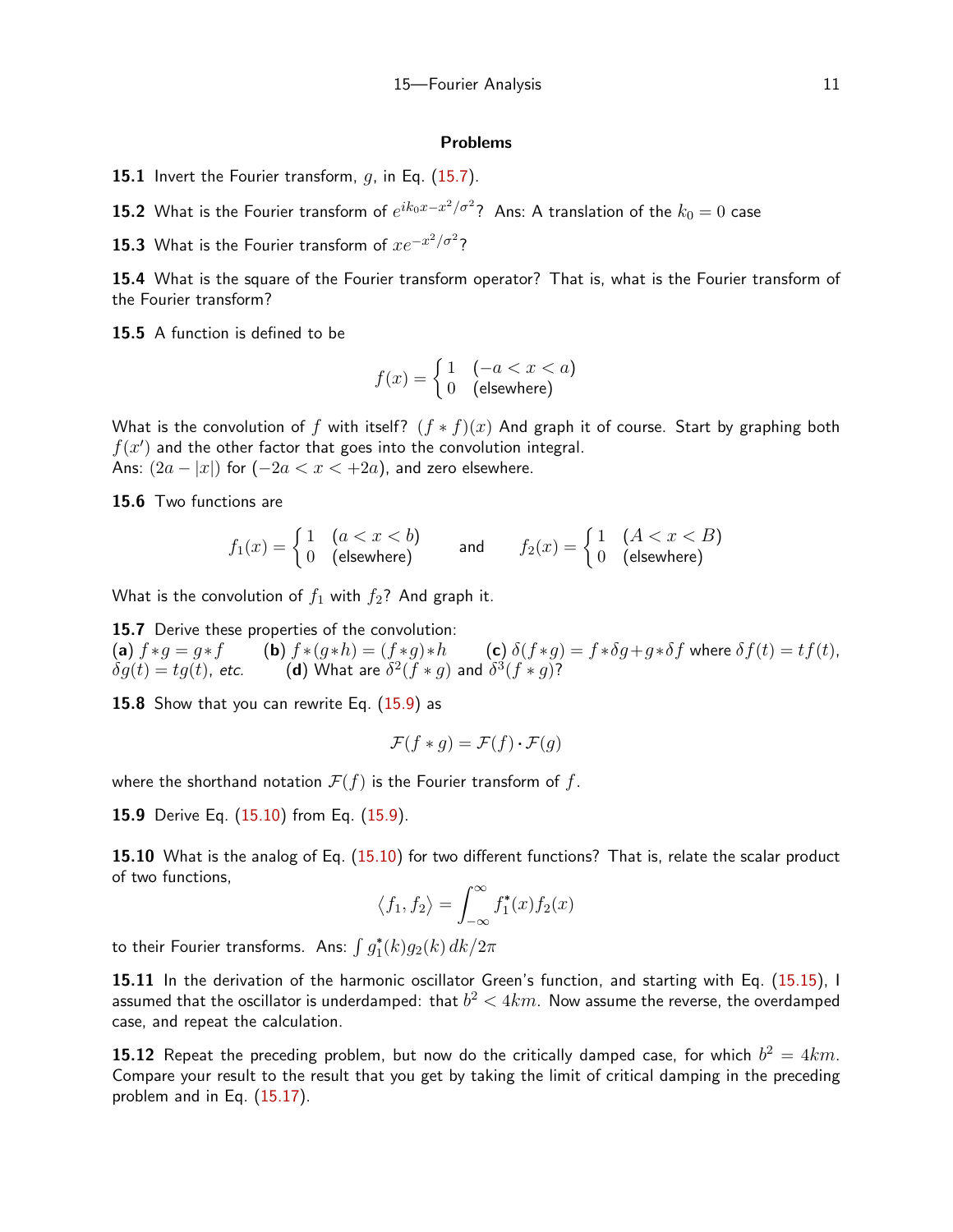**15.13** Show that if  $f(t)$  is real then the Fourier transform satisfies  $q(-\omega) = q^*(\omega)$ . What are the properties of  $q$  if  $f$  is respectively even or odd?

15.14 Evaluate the Fourier transform of

$$
f(x) = \begin{cases} A(a-|x|) & (-a < x < a) \\ 0 & \text{(otherwise)} \end{cases}
$$

How do the properties of the transform vary as the parameter  $a$  varies? Ans:  $2A(1-\cos ka)/k^2$ 

 $\bf 15.15$  Evaluate the Fourier transform of  $Ae^{-\alpha|x|}.$  Invert the transform to verify that it takes you back to the original function. Ans:  $2\alpha/(\alpha^2+k^2)$ 

**15.16** Given that the Fourier transform of  $f(x)$  is  $g(k)$ , what is the Fourier transform of the function translated a distance a to the right,  $f_1(x) = f(x - a)$ ?

15.17 Schroedinger's equation is

$$
-i\hbar\frac{\partial\psi}{\partial t} = -\frac{\hbar^2}{2m}\frac{\partial^2\psi}{\partial x^2} + V(x)\psi
$$

Fourier transform the whole equation with respect to x, and find the equation for  $\Phi(k, t)$ , the Fourier transform of  $\psi(x, t)$ . The result will not be a differential equation. Ans:  $-i\hbar \partial \Phi(k,t)/\partial t = (\hbar^2 k^2/2m)\Phi + (v*\Phi)/2\pi$ 

<span id="page-11-1"></span>15.18 Take the Green's function solution to Eq. [\(15.1](#page-5-1)3) as found in Eq. ([15.1](#page-7-0)7) and take the limit as both  $k$  and  $b$  go to zero. Verify that the resulting single integral satisfies the original second order differential equation.

<span id="page-11-2"></span>15.19 (a) In problem [15.1](#page-11-1)8 you have the result that a double integral (undoing two derivatives) can be written as a single integral. Now solve the equation



directly, using the same method as for Eq. ([15.1](#page-5-1)3). You will get a pole at the origin and how do you handle this, where the contour of integration goes straight through the origin? Answer: Push the contour up as in the figure. Why? This is what's called the "retarded solution" for which the value of  $x(t)$  depends on only those values of  $\overline{F}(t')$  in the past. If you try any other contour to define the integral you will not get this property. (And sometimes there's a reason to make another choice.) (b) Pick a fairly simple  $F$  and verify that this gives the right answer. Ans:  $\frac{1}{2} \int_{-\infty}^{t} dt' F(t') (t - t')^2$ 

**15.20** Repeat the preceding problem for the fourth derivative. Would you care to conjecture what  $3\frac{1}{2}$ integrals might be? Then perhaps an arbitrary non-integer order? Ans:  $\frac{1}{6} \int_{-\infty}^{t} dt' F(t') (t - t')^3$ 

<span id="page-11-0"></span>**15.21** What is the Fourier transform of  $xf(x)$ ? Ans:  $ig'(k)$